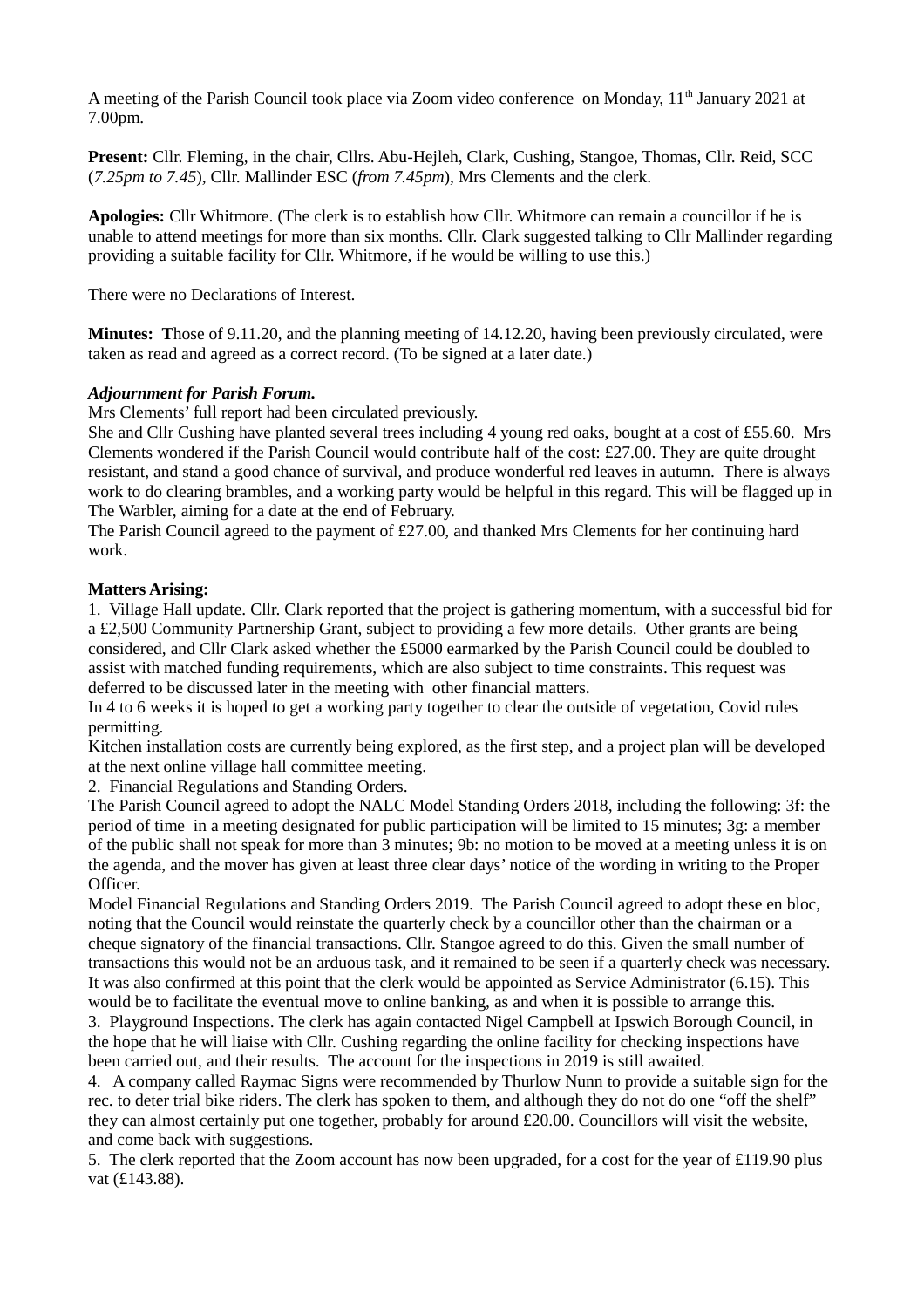6. Village mower. Cllr. Fleming will take the mower to Thurlow Nunn as soon as possible for an estimate for service, and to obtain a price for a new, slightly larger model.

7. Parish Council news and information. Cllr. Clark felt that the Parish Council needs to reach as many people as possible, particularly in the current pandemic situation. Between them, the website and the Facebook page reach a lot of people, but there are still people who might miss out. It was agreed that the important, and more interesting parts of the minutes would be extracted, and with his agreement, forwarded to Mr Fisher for inclusion in the monthly Warbler, along with any other incidental information which was of interest. It was agreed that Mr Fisher should be paid for this. Cllr. Clark agreed to be responsible for this.

## **Reports:**

1. Cllr. Reid. SCC. His monthly report had been previously circulated, so this was taken as read. His particular concern was the current situation with Covid. He foresees a further lockdown, and it is imperative that the guidance is followed.

Various vaccination sites will be up and running in the county in a few days, but everything is taking longer than projected.

He urged that we rally round our neighbours, to ensure everyone is safe, and to contact him if there is anyone in difficulties who needs further help.

2. Cllr. Mallinder ESC. His emailed report had been circulated and was taken as read. He stressed that East Suffolk is robust, and the staffing is there for those who need it most. There are issues with homelessness, particularly in the Lowestoft area, and food poverty. He asked that he is contacted if he can help in any way. A particular concern is the increase in visitors, notably in the Bawdsey and Shingle Street areas, with attendant parking concerns. There has been an increased police presence, but what is needed is stronger wording to discourage people from travelling.

He has a concern about how some people will get to vaccinations centres, if they do not have their own transport, but this is very much a case of learning as we go. The nearest site locally will be at Woodbridge Community Centre.

There has been an increase in fly tipping, perhaps as a result of all the clearing out which people have been doing in lockdown, and difficulties with accessing sites such as Foxhall tip. Cllr. Mallinder is still working hard to improve recycling measures.

3. Woodbridge and District ASB meetings. As these are held online, Cllr. Whitmore cannot attend. The clerk keeps the channels open and emails in information, requests etc. The next meeting is on 14<sup>th</sup> January, and the clerk has again mentioned the traffic problems, including the accident involving Sovereign Turf and two vehicles belonging to residents of The Street. It was noted that Cllr. Reid has said he will raise the concerns of residents about the large vehicles in The Street with the owner, and also with the Speed and Safety Team. Cllr. Thomas raised the matter of the dog which was run over and killed recently, and the fact that the driver did not stop. Little can be done about this now, but councillors were aggrieved that this could happen.

## **Other matters:**

1. Traffic concerns. Councillors had received a copy of the suggested letter initiated by Campsea Ashe parish council regarding a meeting with ESC and SCC Highways to discuss the traffic assessment, monitoring and control in the local villages. The Parish Council is happy to support this.

An e mail was received earlier this year from a concerned Eyke resident living close to The Street, regarding the speed and volume of the traffic there. The police set up a check for a week, but he had not had a response at the time of sending the email  $(6<sup>th</sup> December)$ . Cllr. Cushing had engaged with him and informed him of all the avenues pursued over the years, hoped that this would clarify the current situation, and hopefully encourage him to be involved in working to mitigate the problems in the future. The clerk had asked him to follow up on the police check made earlier in the year.

The issue of the traffic counter at Bentwaters was mentioned: Cllr. Mallinder will investigate this again, as the last figures received were nearly two years ago, and these were not complete.

2. Footpath and bridleway recording. Those created before 1949, and as yet unrecorded, must be recorded by January 2026, or they will be lost. Cllr. Cushing and Mrs Clements are exploring with the aid of various maps, any that exist in Eyke, although it would appear that there are not many. Cllr. Mallinder added that any missing or broken signs should be reported for repair or replacement.